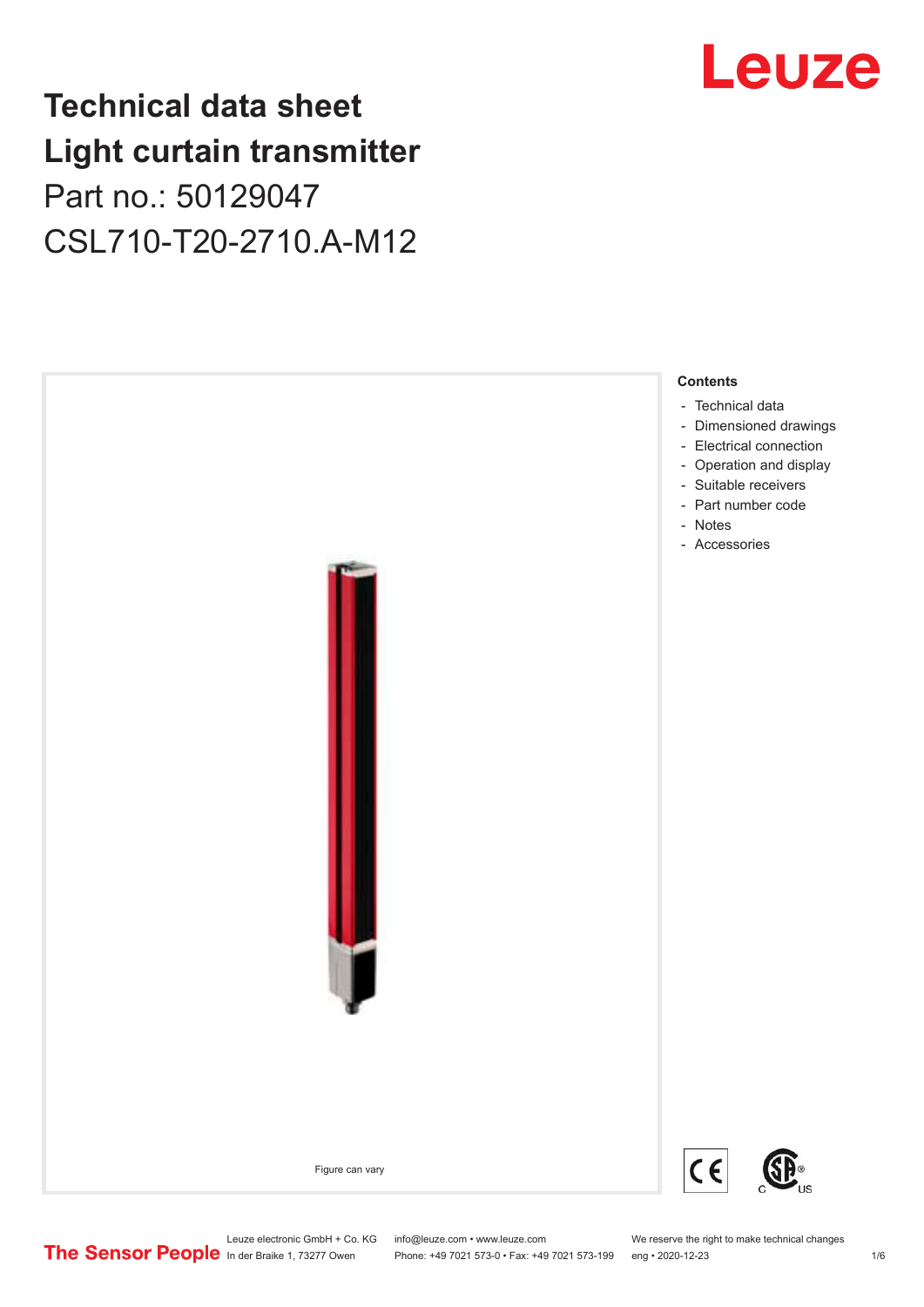## <span id="page-1-0"></span>**Technical data**

## Leuze

#### **Basic data**

|                              | Dasit uata                      |                                                                                                             |
|------------------------------|---------------------------------|-------------------------------------------------------------------------------------------------------------|
|                              | <b>Series</b>                   | 710                                                                                                         |
|                              | <b>Operating principle</b>      | Throughbeam principle                                                                                       |
|                              | Device type                     | Transmitter                                                                                                 |
|                              | Application                     | Precise object detection                                                                                    |
|                              | <b>Special version</b>          |                                                                                                             |
|                              | <b>Special version</b>          | Crossed-beam scanning                                                                                       |
|                              |                                 | Diagonal-beam scanning                                                                                      |
|                              |                                 | Parallel-beam scanning                                                                                      |
|                              |                                 |                                                                                                             |
|                              | <b>Optical data</b>             |                                                                                                             |
|                              | <b>Operating range</b>          | Guaranteed operating range                                                                                  |
|                              | <b>Operating range</b>          | 0.37m                                                                                                       |
|                              | <b>Operating range limit</b>    | Typical operating range                                                                                     |
|                              | <b>Operating range limit</b>    | 0.29m                                                                                                       |
|                              | <b>Measurement field length</b> | 2,710 mm                                                                                                    |
|                              | <b>Number of beams</b>          | 136 Piece(s)                                                                                                |
|                              | Beam spacing                    | 20 mm                                                                                                       |
|                              | <b>Light source</b>             | LED. Infrared                                                                                               |
|                              | <b>LED light wavelength</b>     | 940 nm                                                                                                      |
|                              | <b>Measurement data</b>         |                                                                                                             |
|                              | Minimum object diameter         | 30 mm                                                                                                       |
|                              |                                 |                                                                                                             |
|                              | <b>Electrical data</b>          |                                                                                                             |
|                              | <b>Protective circuit</b>       | Polarity reversal protection                                                                                |
|                              |                                 | Short circuit protected                                                                                     |
|                              |                                 | <b>Transient protection</b>                                                                                 |
|                              |                                 |                                                                                                             |
|                              | Performance data                |                                                                                                             |
|                              | Supply voltage $U_{\rm B}$      | 18  30 V, DC                                                                                                |
|                              | <b>Residual ripple</b>          | 0  15 %, From $U_{\rm B}$                                                                                   |
|                              | <b>Open-circuit current</b>     | 0  435 mA, The specified values refer<br>to the entire package consisting of trans-<br>mitter and receiver. |
|                              | <b>Timing</b>                   |                                                                                                             |
|                              | <b>Readiness delay</b>          | 400 ms                                                                                                      |
|                              | <b>Cycle time</b>               | 4.48 ms                                                                                                     |
|                              | <b>Connection</b>               |                                                                                                             |
|                              |                                 | 1 Piece(s)                                                                                                  |
| <b>Number of connections</b> |                                 | Axial                                                                                                       |
|                              | <b>Plug outlet</b>              |                                                                                                             |
|                              | <b>Connection 1</b>             |                                                                                                             |
|                              | <b>Function</b>                 | Connection to receiver                                                                                      |
|                              |                                 | Sync-input                                                                                                  |
|                              |                                 | Voltage supply                                                                                              |
|                              | <b>Type of connection</b>       | Connector                                                                                                   |
|                              | <b>Thread size</b>              | M12                                                                                                         |
|                              |                                 |                                                                                                             |

**Type** Male **Material** Metal **No. of pins** 5 -pin **Encoding** A-coded

#### **Mechanical data**

| Design                   | Cubic                        |
|--------------------------|------------------------------|
| Dimension (W x H x L)    | 29 mm x 35.4 mm x 2,793 mm   |
| <b>Housing material</b>  | Metal                        |
| <b>Metal housing</b>     | Aluminum                     |
| Lens cover material      | Plastic / PMMA               |
| Net weight               | $2,700$ q                    |
| <b>Housing color</b>     | Red                          |
| <b>Type of fastening</b> | Groove mounting              |
|                          | Via optional mounting device |
|                          |                              |

#### **Operation and display**

| Type of display | I FD.      |
|-----------------|------------|
| Number of LEDs  | 1 Piece(s) |

#### **Environmental data**

| Ambient temperature, operation | -30  60 °C |
|--------------------------------|------------|
| Ambient temperature, storage   | -40  70 °C |

#### **Certifications**

| Degree of protection     | IP 65         |
|--------------------------|---------------|
| <b>Protection class</b>  | Ш             |
| <b>Certifications</b>    | c CSA US      |
| <b>Standards applied</b> | IEC 60947-5-2 |

#### **Classification**

| <b>Customs tariff number</b> | 90314990 |
|------------------------------|----------|
| eCl@ss 5.1.4                 | 27270910 |
| eCl@ss 8.0                   | 27270910 |
| eCl@ss 9.0                   | 27270910 |
| eCl@ss 10.0                  | 27270910 |
| eCl@ss 11.0                  | 27270910 |
| <b>ETIM 5.0</b>              | EC002549 |
| <b>ETIM 6.0</b>              | EC002549 |
| <b>ETIM 7.0</b>              | EC002549 |

#### Leuze electronic GmbH + Co. KG info@leuze.com • www.leuze.com We reserve the right to make technical changes In der Braike 1, 73277 Owen Phone: +49 7021 573-0 • Fax: +49 7021 573-199 eng • 2020-12-23 2 /6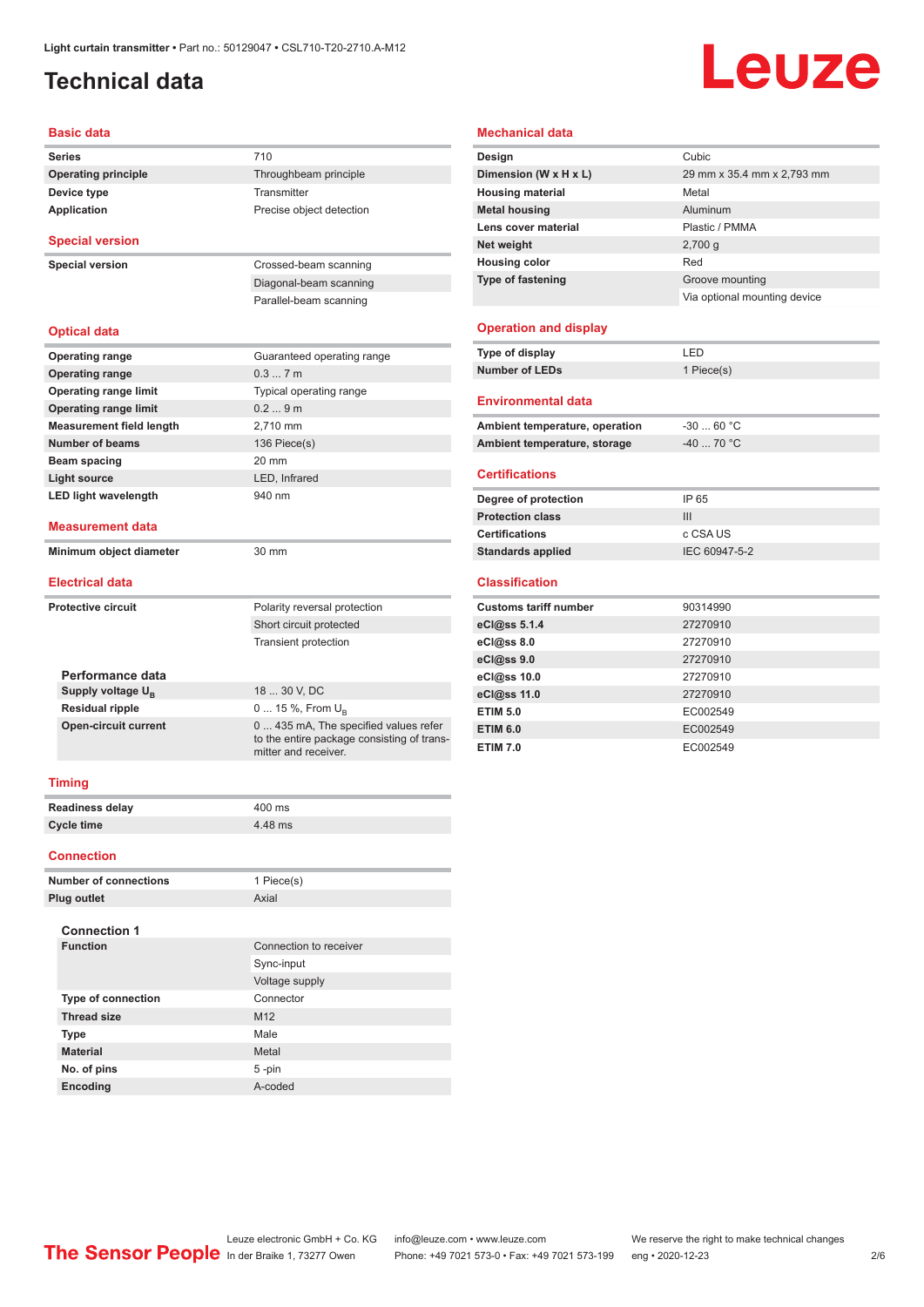## <span id="page-2-0"></span>**Dimensioned drawings**

All dimensions in millimeters



- A Beam spacing 20 mm
- B Measurement field length 2710 mm
- F M6 thread
- G Fastening groove
- L Profile length 2728 mm
- T Transmitter
- R Receiver
- Y



 $2\sqrt{2}$  $X3$ 

#### A PWR / SW IN / OUT

Leuze electronic GmbH + Co. KG info@leuze.com • www.leuze.com We reserve the right to make technical changes<br>
The Sensor People in der Braike 1, 73277 Owen Phone: +49 7021 573-0 • Fax: +49 7021 573-199 eng • 2020-12-23

Phone: +49 7021 573-0 • Fax: +49 7021 573-199 eng • 2020-12-23 3/6

## **Leuze**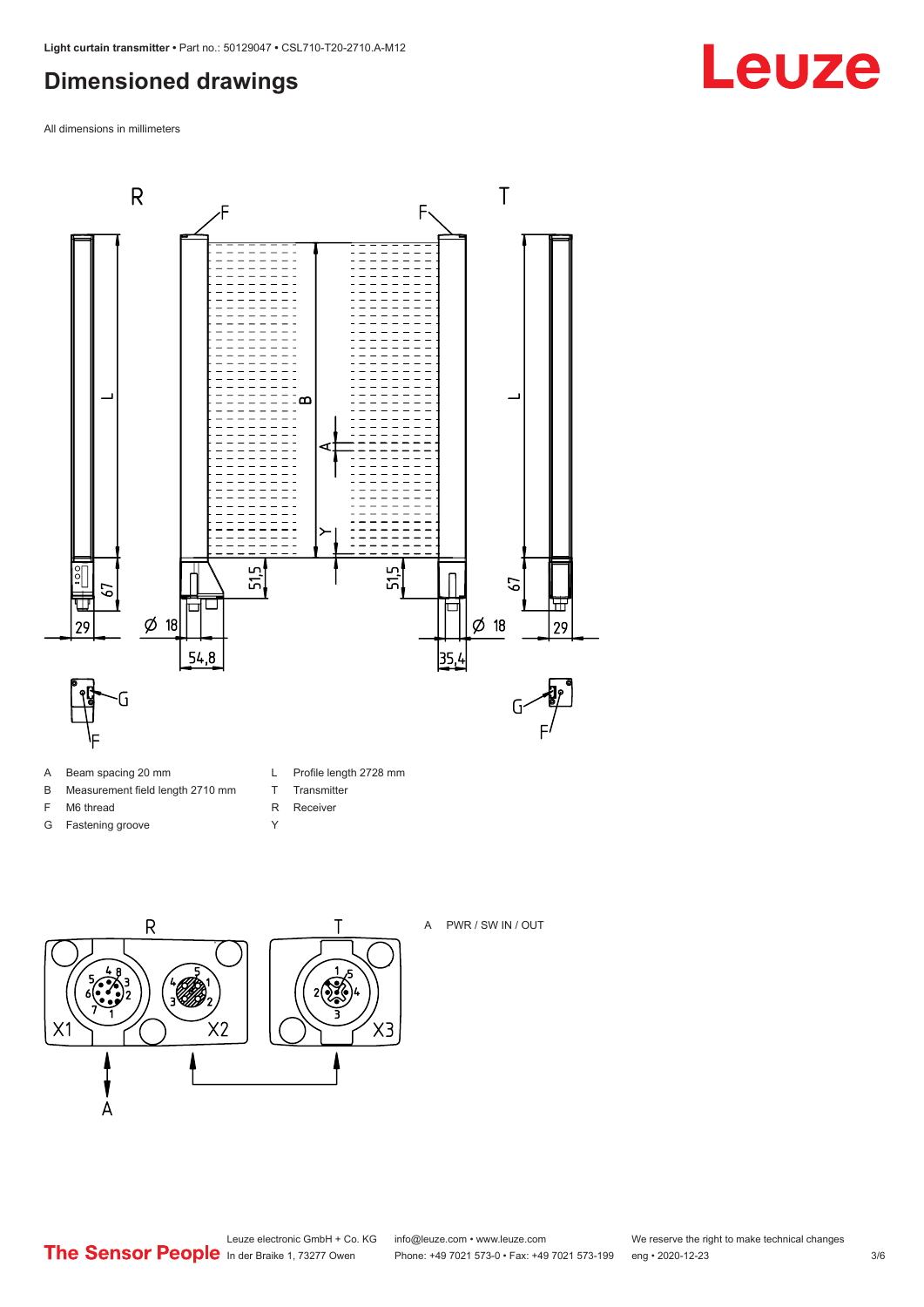## <span id="page-3-0"></span>**Electrical connection**

# Leuze

2

1

5

#### **Connection 1**

| <b>Function</b>           | Connection to receiver |
|---------------------------|------------------------|
|                           | Sync-input             |
|                           | Voltage supply         |
| <b>Type of connection</b> | Connector              |
| <b>Thread size</b>        | M12                    |
| <b>Type</b>               | Male                   |
| <b>Material</b>           | Metal                  |
| No. of pins               | $5$ -pin               |
| Encoding                  | A-coded                |

#### **Pin Pin assignment**

| 2<br>3 | <b>FE/SHIELD</b><br>V+<br><b>GND</b> |  |
|--------|--------------------------------------|--|
| 4<br>5 | RS 485 Tx+<br>RS 485 Tx-             |  |

## **Operation and display**

| <b>LED</b> | <b>Display</b>                               | <b>Meaning</b>                                           |
|------------|----------------------------------------------|----------------------------------------------------------|
|            | Green, continuous light                      | Continuous mode                                          |
|            | Off                                          | No communication with the receiver / waiting for trigger |
|            | green, flashing in sync with the measurement | Measurement frequency display                            |

#### **Suitable receivers**

| Part no. | <b>Designation</b>          | <b>Article</b>         | <b>Description</b>                                                                                                                                                                                                                                                           |
|----------|-----------------------------|------------------------|------------------------------------------------------------------------------------------------------------------------------------------------------------------------------------------------------------------------------------------------------------------------------|
| 50128964 | CSL710-R20-2710.A/<br>L-M12 | Light curtain receiver | Application: Precise object detection<br>Special version: Parallel-beam scanning, Crossed-beam scanning, Diagonal-<br>beam scanning<br>Operating range: 0.3  7 m<br>Selectable inputs/outputs: 4 Piece(s)<br>Service interface: IO-Link<br>Connection: Connector, M12, 8-pin |

### **Part number code**

Part designation: **CSL710-XYY-ZZZZ.A/B-CCC**

| <b>CSL710</b> | <b>Operating principle</b><br>CSL: switching light curtain of the 710 series          |
|---------------|---------------------------------------------------------------------------------------|
| $\mathsf{x}$  | <b>Function classes</b><br>T: transmitter<br>R: receiver                              |
| YY            | Beam spacing<br>$05:5 \, \text{mm}$<br>$10:10 \, \text{mm}$<br>$20:20$ mm<br>40:40 mm |
| <b>ZZZZ</b>   | Measurement field length [mm], dependent on beam spacing<br>Value, see technical data |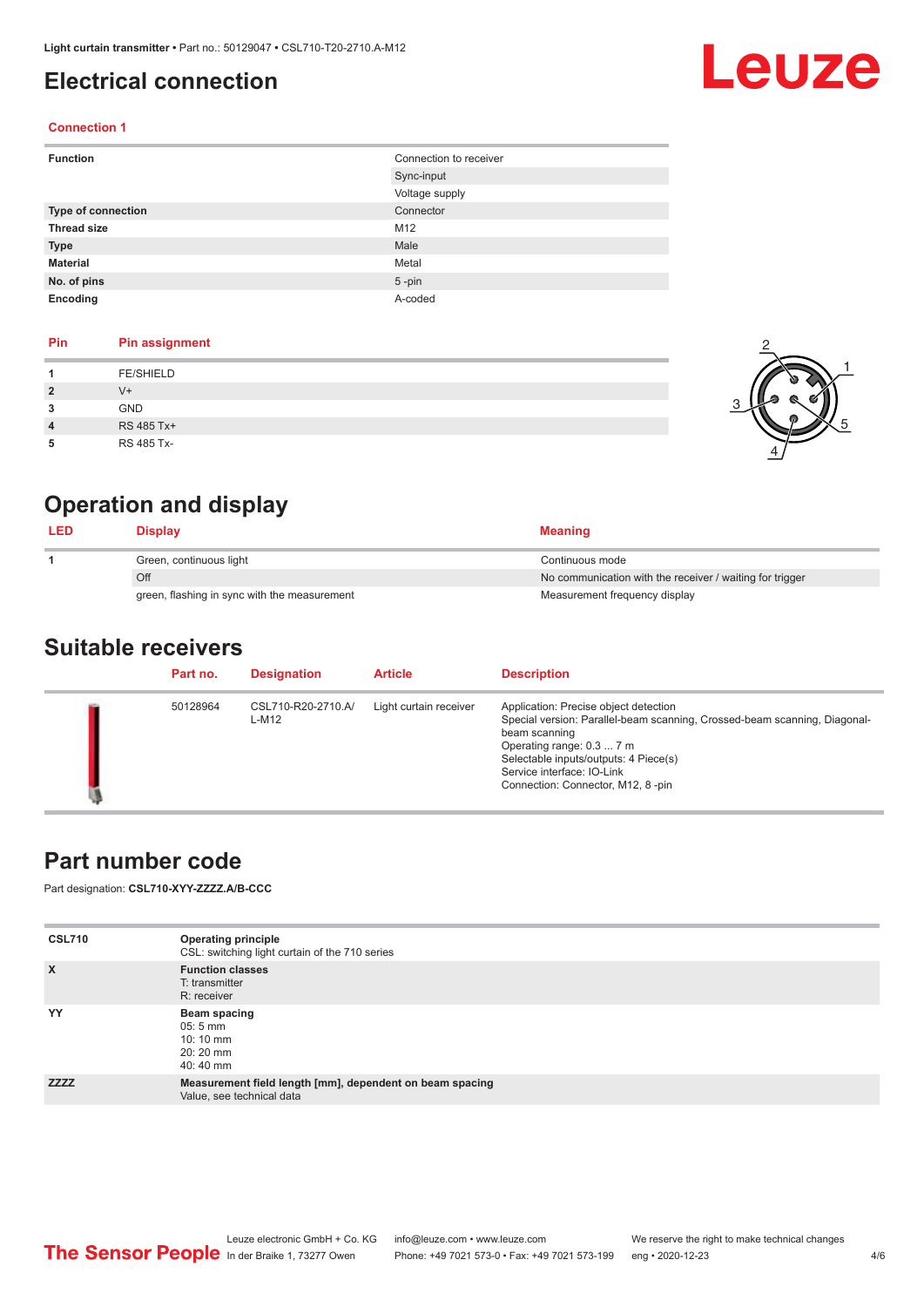## <span id="page-4-0"></span>**Part number code**



| A          | Equipment<br>A: connector outlet, axial                                                         |
|------------|-------------------------------------------------------------------------------------------------|
| B          | Interface<br>L: IO-Link                                                                         |
| <b>CCC</b> | <b>Electrical connection</b><br>M12: M12 connector                                              |
|            | <b>Note</b>                                                                                     |
|            | $\&$ A list with all available device types can be found on the Leuze website at www.leuze.com. |

### **Notes**

| <b>Observe intended use!</b>                                                                                                                                                                                                     |
|----------------------------------------------------------------------------------------------------------------------------------------------------------------------------------------------------------------------------------|
| $\%$ This product is not a safety sensor and is not intended as personnel protection.<br>$\&$ The product may only be put into operation by competent persons.<br>$\%$ Only use the product in accordance with its intended use. |

ª These proximity switches shall be used with UL Listed Cable assemblies rated 30V, 0.5A min, in the field installation, or equivalent (categories: CYJV/

ª For UL applications, use is only permitted in Class 2 circuits in accordance with the NEC (National Electric Code).

**For UL applications:**

CYJV7 or PVVA/PVVA7)

**Accessories**

## Connection technology - Interconnection cables

|   |                              | Part no. | <b>Designation</b>                     | <b>Article</b>        | <b>Description</b>                                                                                                                                                                                                                                    |
|---|------------------------------|----------|----------------------------------------|-----------------------|-------------------------------------------------------------------------------------------------------------------------------------------------------------------------------------------------------------------------------------------------------|
| ▩ | $\left( \ldots \right)$<br>▩ | 50129781 | <b>KDS DN-M12-5A-</b><br>M12-5A-P3-050 | Interconnection cable | Suitable for interface: IO-Link, DeviceNet, CANopen<br>Connection 1: Connector, M12, Axial, Female, A-coded, 5-pin<br>Connection 2: Connector, M12, Axial, Male, A-coded, 5-pin<br>Shielded: Yes<br>Cable length: 5,000 mm<br>Sheathing material: PUR |

### Mounting technology - Swivel mounts

| Part no. | <b>Designation</b> | <b>Article</b>       | <b>Description</b>                                                                                                                                          |
|----------|--------------------|----------------------|-------------------------------------------------------------------------------------------------------------------------------------------------------------|
| 429046   | <b>BT-2R1</b>      | Mounting bracket set | Fastening, at system: Through-hole mounting<br>Mounting bracket, at device: Clampable<br>Type of mounting device: Turning, 360°<br>Material: Metal, Plastic |